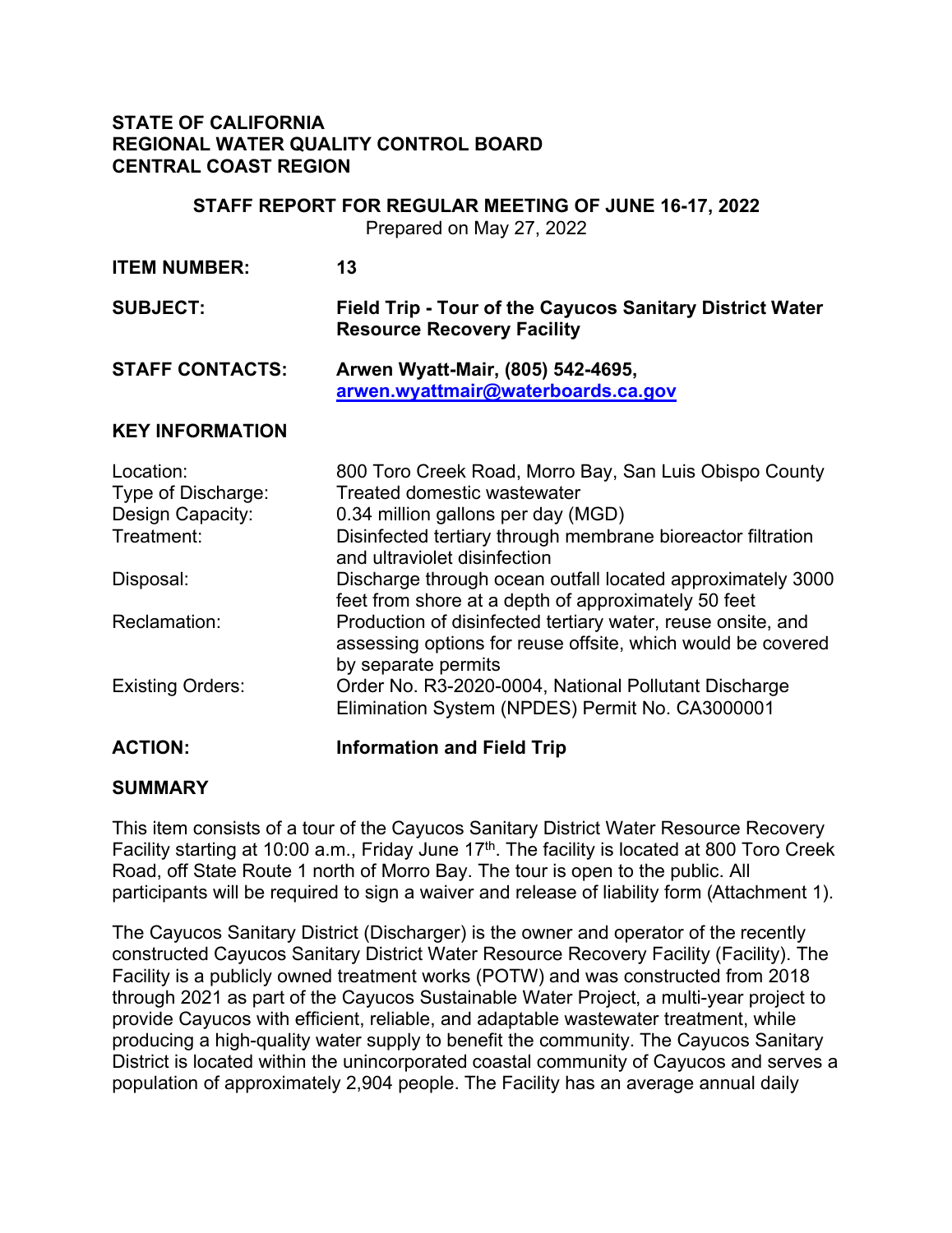design flow of 0.34 MGD and discharges tertiary treated wastewater to the Pacific Ocean under Order No. R3-2020-0004, NPDES Permit No. CA3000001.

The Facility is located at a site in the Toro Creek valley approximately 0.75 miles inland from State Route 1 north of Morro Bay. The location of the Facility was selected with consideration given to coastal hazards and vulnerabilities associated with climate change, including sea level rise and flooding risks. The Discharger is also exploring beneficial reuse projects to maximize the amount of treated effluent used for beneficial reuse.

# **DISCUSSION**

### **Background**

Prior to the construction and operation of the Facility, the Discharger sent its untreated wastewater to the existing Morro Bay/Cayucos Wastewater Treatment Plant (WWTP) in Morro Bay and was regulated by Order No. R3-2017-0050, NPDES Permit No. CA0047881. The Morro Bay/Cayucos WWTP was unable to consistently comply with the final effluent limitations in its permit, so the Central Coast Water Board issued Time Schedule Order (TSO) No. R3-2018-0050, which required full compliance with Order No. R3-2017-0050 by February 28, 2023. In addition, the California Coastal Commission mandated the Morro Bay/Cayucos WWTP be relocated from the existing coastal location subject to coastal hazards and vulnerabilities associated with climate change.

The Discharger, within the schedule required by TSO No. R3-2018-0019, broke ties with the City of Morro Bay and constructed and began operation of the new Facility near Toro Creek. The Discharger ceased sending wastewater to the Morro Bay/Cayucos WWTP in September 2021.

The Facility's treatment process includes headworks screening and grit removal facilities, a membrane bioreactor, and ultraviolet disinfection. The Discharger dewaters wastewater solids in a screw press and hauls the solids offsite for disposal. The Discharger currently reuses a portion of the treated wastewater for onsite uses and discharges the remaining effluent through an ocean outfall formerly associated with the Chevron Estero Marine Shore Terminal. The Facility is designed to treat wastewater to disinfected tertiary recycled water standards, as defined by California Code of Regulations, title 22, section 60301.230.

The Discharger is assessing options for providing recycled water for offsite use. The Central Coast Water Board will authorize any distribution and offsite use of recycled water under a separate permit. In December 2021, the Discharger submitted *Recycled Water Management Plan – Phase 1*, which included a timeline for assessing and implementing beneficial reuse options. The Discharger is required to submit *Recycled Water Management Plan – Phase 2* by June 3, 2025, which will describe in detail how the Discharger will maximize the amount of treated effluent used for beneficial reuse, with the goal of achieving maximum beneficial reuse. Some options that the Discharger